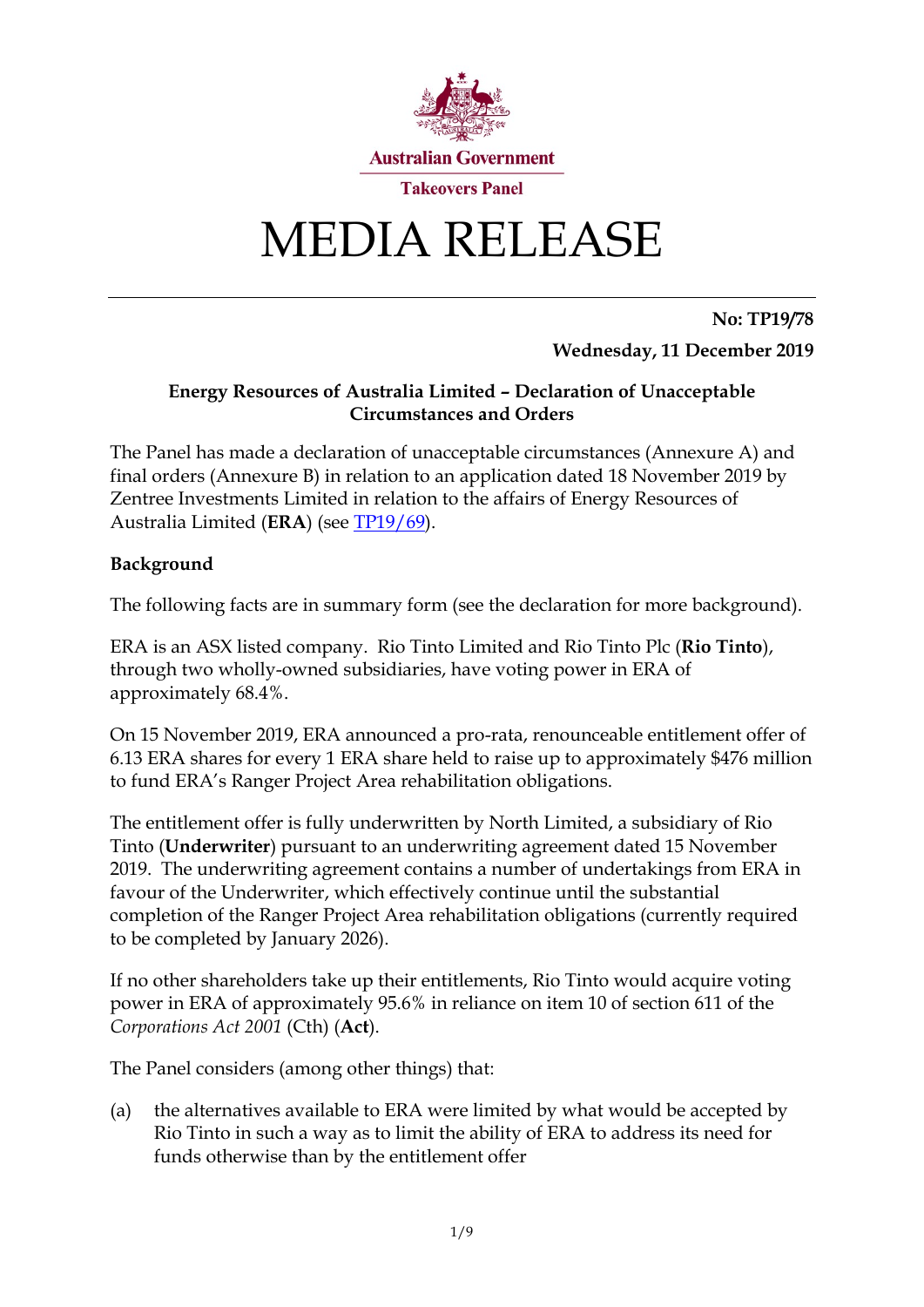- (b) the entitlement offer is highly dilutive and requires shareholders to invest substantial additional capital to avoid dilution, and therefore minority shareholders are unlikely to participate
- (c) insufficient measures were taken to ensure the independence of a committee formed to evaluate, negotiate and if thought fit approve any funding support agreement with Rio Tinto and potential conflicts of interest have not been sufficiently managed
- (d) aspects of the disclosure in the entitlement offer information booklet should have been more comprehensive given the potential for Rio Tinto to increase its voting power in ERA above 90% and
- (e) the undertakings in the underwriting agreement affect aspects of the management of ERA and dealings with a major asset of ERA (Jabiluka) over the medium to long term, inhibiting the acquisition of control over ERA taking place in an efficient, competitive and informed market.

# **Declaration**

The Panel considered that the circumstances were unacceptable:

- 1. having regard to the effect that the Panel is satisfied they have had, are having, will have or are likely to have on:
	- (a) the control, or potential control, of ERA or
	- (b) the acquisition, or proposed acquisition, by a person of a substantial interest in ERA or
- 2. in the alternative, having regard to the purposes of Chapter 6 set out in s602 of the Act.

The Panel did not consider it against the public interest to make the declaration, and in making it had regard to the matters in s657A(3).

# **Orders**

The Panel has made orders that:

- (a) (in effect) Rio Tinto cannot compulsorily acquire shares in ERA as a consequence of the entitlement offer without shareholder approval
- (b) the Underwriter cannot rely on any right it may have to terminate or not comply with its obligations under the Underwriting Agreement by reason of or as a consequence of the Panel's orders and a clause of the underwriting agreement affecting dealings with a major asset of ERA (Jabiluka) is void and of no effect and
- (c) the entitlement offer is postponed for not less than 20 business days to enable further disclosure to be made (and ERA must make further disclosure).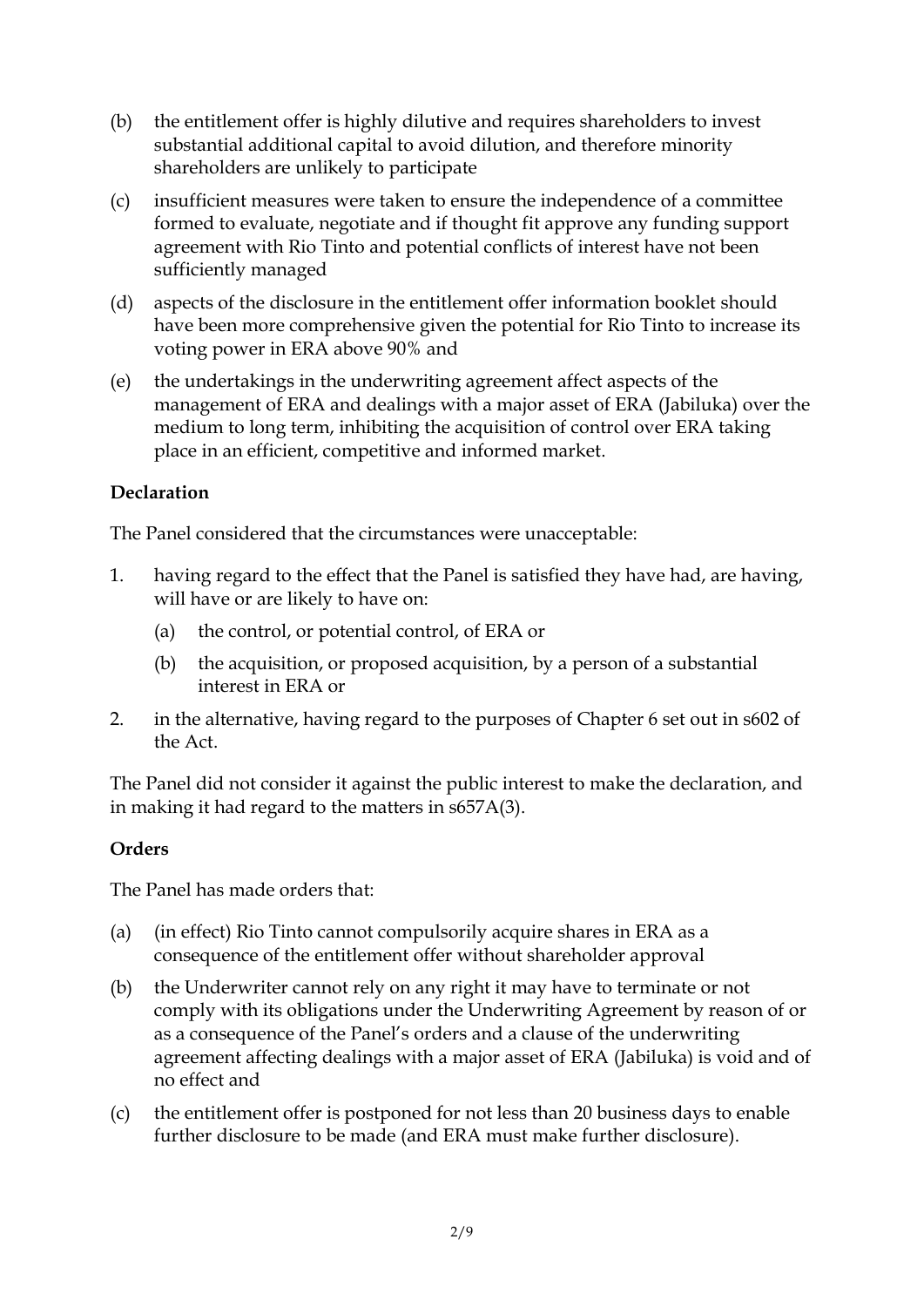The sitting Panel was Amy Alston, Ron Malek (sitting President) and Neil Pathak. The Panel will publish its reasons for the decision in due course on its website [www.takeovers.gov.au.](http://www.takeovers.gov.au/)

Allan Bulman Director, Takeovers Panel Level 10, 63 Exhibition Street Melbourne VIC 3000 Ph: +61 3 9655 3500 [takeovers@takeovers.gov.au](mailto:takeovers@takeovers.gov.au)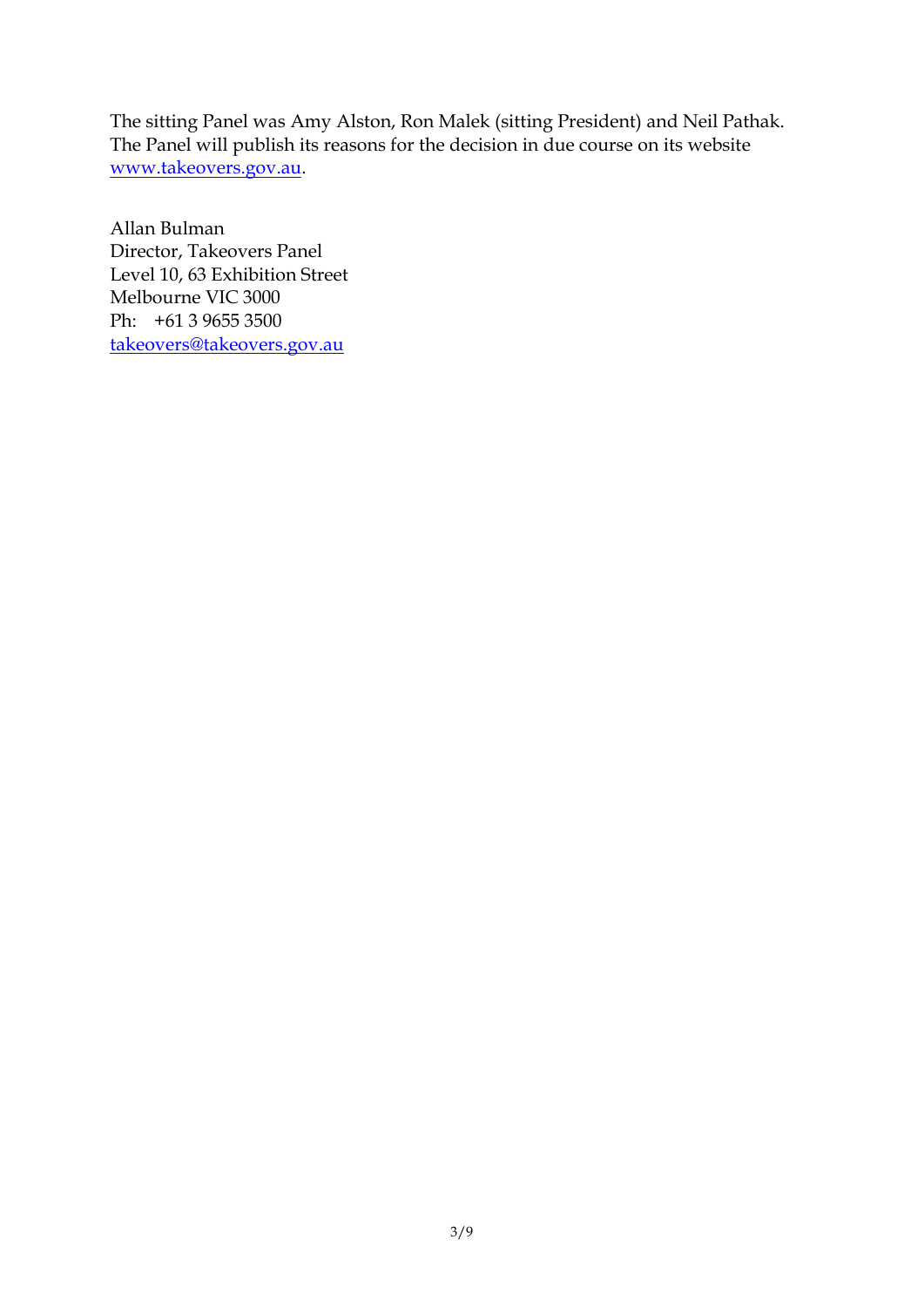

# **ANNEXURE A**

# **CORPORATIONS ACT SECTION 657A DECLARATION OF UNACCEPTABLE CIRCUMSTANCES**

# **ENERGY RESOURCES OF AUSTRALIA LIMITED**

# **CIRCUMSTANCES**

- 1. Energy Resources of Australia (**ERA**) is an ASX listed company. Rio Tinto Limited and Rio Tinto Plc (**Rio Tinto**), through two wholly-owned subsidiaries, have voting power in ERA of approximately 68.4%.
- 2. On 15 November 2019, ERA announced a pro-rata, renounceable entitlement offer of 6.13 ERA shares for every 1 ERA share held to raise up to approximately \$476 million to fund ERA's Ranger Project Area rehabilitation obligations.
- 3. The entitlement offer is fully underwritten by North Limited, a subsidiary of Rio Tinto (**Underwriter**) pursuant to an underwriting agreement dated 15 November 2019. Rio Tinto also committed to subscribe for its entitlement in full.
- 4. If no other shareholders take up their entitlements, Rio Tinto would acquire voting power in ERA of approximately 95.6% in reliance on item 10 of section 611 of the *Corporations Act 2001* (Cth) (**Act**).
- 5. The underwriting agreement contains a number of undertakings from ERA in favour of the Underwriter, including regarding the use of funds raised by the entitlement offer for rehabilitation and that ERA will not deal with or create any new economic or legal interest in the "Jabiluka Growth Assets", without the prior written consent of the Underwriter (not to be unreasonably withheld or delayed).
- 6. The undertakings effectively continue until the substantial completion of the rehabilitation obligations (currently required to be completed by January 2026).
- 7. In January 2019, the ERA board resolved to form a committee comprising three directors independent of Rio Tinto to have and exercise all powers of the ERA board in relation to evaluating, negotiating and if thought fit approving any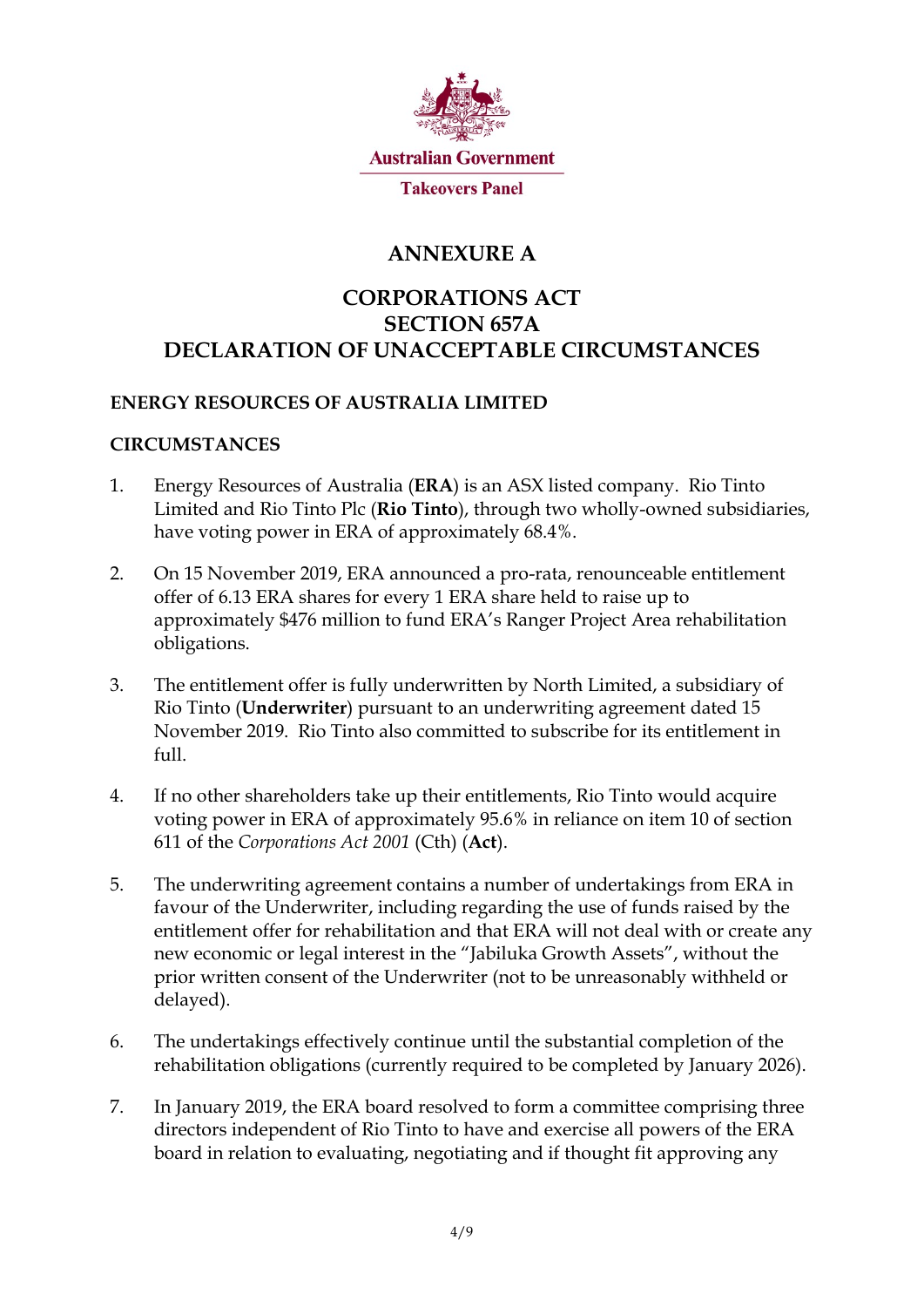proposed agreement with Rio Tinto in respect of any proposed funding support agreement with Rio Tinto (the **committee**).

- 8. An executive director that was not independent of Rio Tinto attended each meeting of the committee and was involved in those meetings as a member of management. The full ERA board was kept apprised of and discussed the committee's progress and matters within the committee's mandate and ultimately approved the entitlement offer on 14 November 2019. No minutes were produced for any of the committee's meetings.
- 9. The Panel considers that:
	- (a) the entitlement offer:
		- (i) is highly dilutive and requires shareholders to invest substantial additional capital to avoid dilution and therefore minority shareholders are unlikely to participate and
		- (ii) in conjunction with the underwriting agreement and in isolation, is a proposal under which a person would acquire a substantial interest in ERA
	- (b) Rio Tinto sought to consolidate control and acquire ERA
	- (c) insufficient measures were taken to ensure the independence of the committee and potential conflicts of interest were not sufficiently managed
	- (d) the terms of the underwriting agreement affect aspects of the management of ERA and dealings with a major asset of ERA over the medium to long term
	- (e) aspects of the disclosure in the entitlement offer information booklet should have more closely reflected the disclosure in a document required for a control transaction regulated by Chapter 6 of the Act (for example, intentions statements) given the potential for Rio Tinto to increase its voting power in ERA above 90% and
	- (f) the alternatives available to ERA were limited by what would be accepted by Rio Tinto in such a way as to limit the ability of ERA to address its need for funds otherwise than by the entitlement offer.

# **EFFECT**

- 10. It appears to the Panel that:
	- (a) the entitlement offer is likely to result in Rio Tinto becoming entitled to proceed to compulsory acquisition (where it may acquire 100% of ERA) without undertaking a takeover bid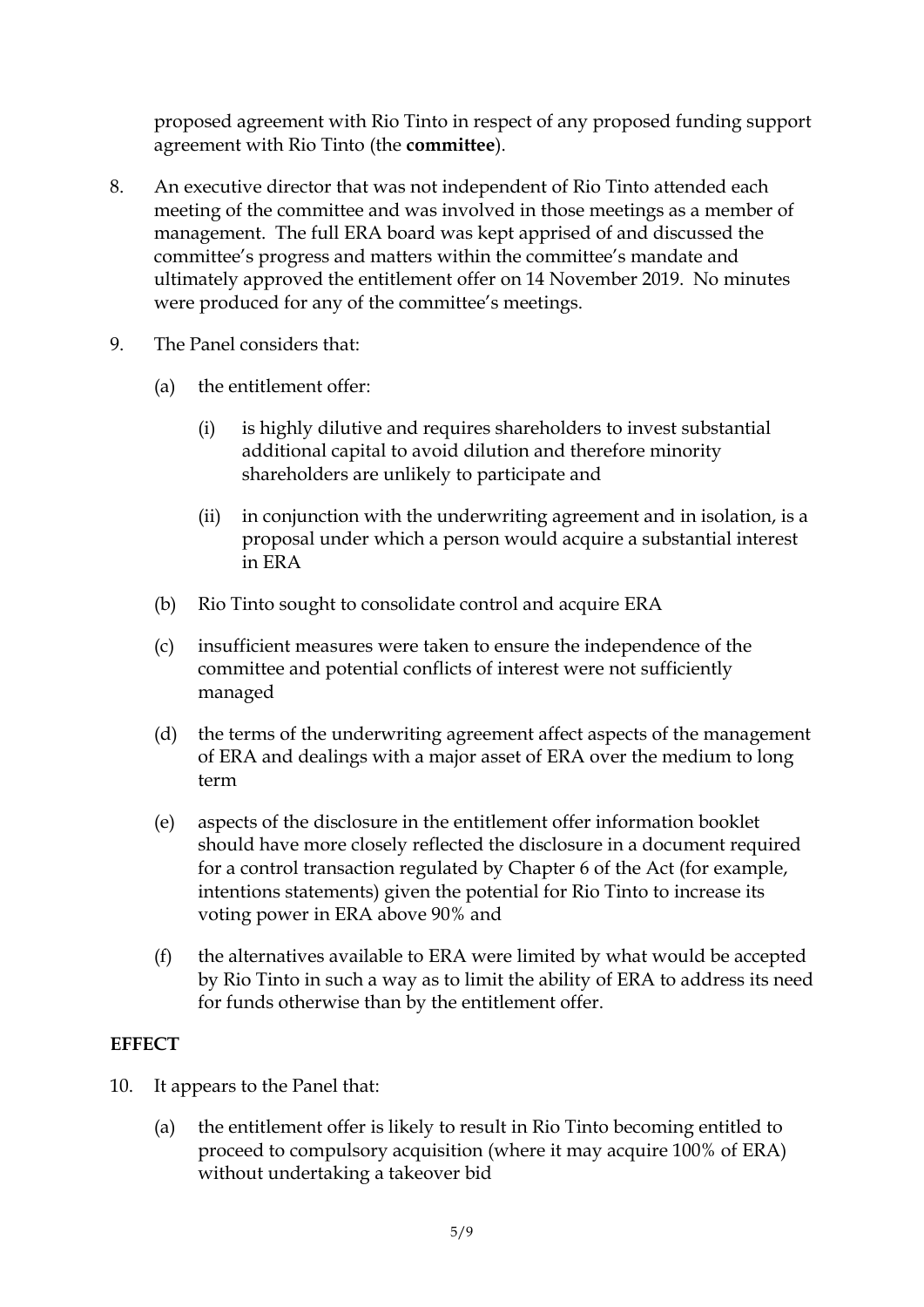- (b) as far as practicable, the holders of the ordinary shares in ERA, other than Rio Tinto, do not have a reasonable and equal opportunity to participate in benefits ultimately accruing to Rio Tinto through the entitlement offer and the underwriting agreement
- (c) the terms of the underwriting agreement grant Rio Tinto, through the Underwriter, effective control over aspects of the management of ERA and dealings with a major asset of ERA over the medium to long term, inhibiting the acquisition of control over ERA taking place in an efficient, competitive and informed market and
- (d) the holders of shares in ERA have not been given enough information to enable them to assess the merits of the entitlement offer, causing the holders of shares in ERA to make investment decisions on the basis of inadequate information and the market for control of ERA shares to not be efficient, competitive and informed.

# **CONCLUSION**

- 11. It appears to the Panel that the circumstances are unacceptable circumstances:
	- (a) having regard to the effect that the Panel is satisfied they have had, are having, will have or are likely to have on:
		- (i) the control, or potential control, of ERA or
		- (ii) the acquisition, or proposed acquisition, by a person of a substantial interest in ERA or
	- (b) in the alternative, having regard to the purposes of Chapter 6 set out in section 602 the Act.
- 12. The Panel considers that it is not against the public interest to make a declaration of unacceptable circumstances. It has had regard to the matters in section 657A(3).

# **DECLARATION**

The Panel declares that the circumstances constitute unacceptable circumstances in relation to the affairs of ERA.

**Tania Mattei Counsel with authority of Ron Malek President of the sitting Panel Dated 11 December 2019**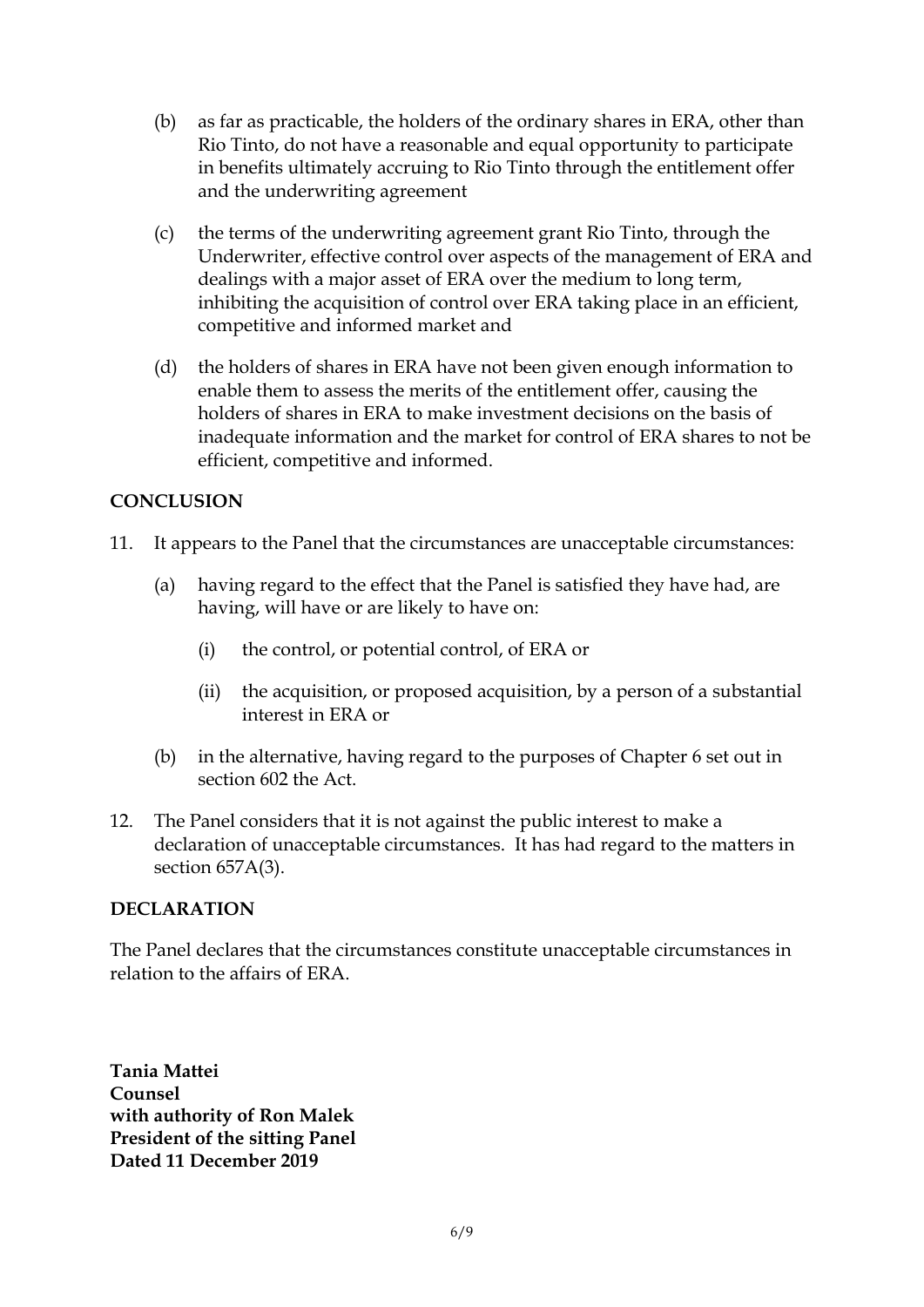

# **ANNEXURE B**

# **CORPORATIONS ACT SECTION 657D ORDERS**

# **ENERGY RESOURCES OF AUSTRALIA LIMITED**

The Panel made a declaration of unacceptable circumstances on 11 December 2019.

# **THE PANEL ORDERS**

- 1. ERA must immediately take all action necessary, in relation to the Entitlement Offer to:
	- (a) suspend trading in new shares on a deferred settlement basis for not less than 20 business days from and including 12 December 2019 and
	- (b) postpone by not less than 20 business days the following dates:
		- (i) the close of the Entitlement Offer and
		- (ii) all subsequent dates listed in the Entitlement Offer timetable in ERA's ASX announcement dated 4 December 2019.
- 2. ERA must make an announcement on the ASX as soon as possible regarding the adjustments to the Entitlement Offer timetable.
- 3. Without the consent of the Panel, North Limited must not rely on any right it may have to terminate or not comply with its obligations under the Underwriting Agreement by reason of or as a consequence of these orders.
- 4. Clause 10.4 of the Underwriting Agreement is void and of no effect from the date of these orders.
- 5. ERA must within 8 business days from the date of these orders dispatch a Supplementary Statement to ERA shareholders in a form approved by the Panel which discloses:
	- (a) the effect of these orders
	- (b) details of the possible increase in Rio Tinto's voting power as a result of the Entitlement Offer under different scenarios of take up under the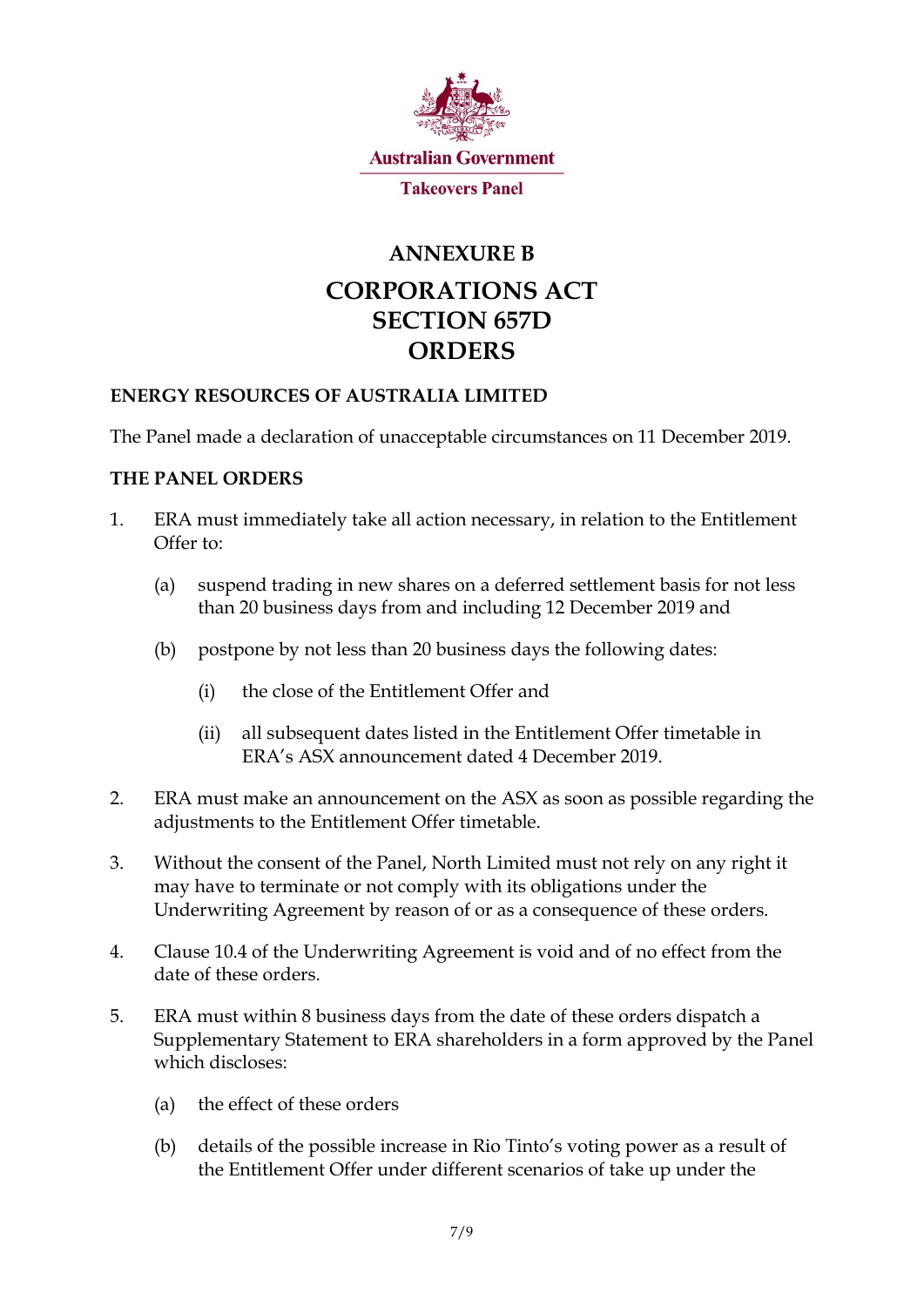Entitlement Offer (including but not limited to a scenario where no shareholders other than Rio Tinto entities take up their entitlements)

- (c) Rio Tinto's intentions regarding the continuation of the business of ERA, any major changes to be made to the business of ERA and the future employment of the present employees of ERA.
- 6. ERA must provide the Panel with a draft of the Supplementary Statement within 5 business days from the date of these orders.
- 7. Rio Tinto and North Limited must do all things necessary to assist ERA in the preparation of the Supplementary Statement, including but not limited to the provision of information regarding Rio Tinto's intentions, as required under Order 5(c).
- <span id="page-7-0"></span>8. In the event that Rio Tinto becomes a 90% holder in ERA's ordinary shares as a result of the Entitlement Offer and Underwriting Agreement, it must not lodge a compulsory acquisition notice with ASIC under section 664C(2)(a) of the Corporations Act within the period of 6 months after it becomes a 90% holder in ERA's ordinary shares.
- 9. Order [8](#page-7-0) does not apply if ERA shareholders prospectively or retrospectively approve Rio Tinto's acquisition of relevant interests as a result of the Entitlement Offer and Underwriting Agreement in a manner equivalent to the approval required under item 7 of s611 of the Corporations Act (with necessary changes to reflect timing).
- 10. The parties to this proceeding and ASIC have the liberty to apply to the Panel for further orders in relation to these orders.

# **Definitions**

11. In these orders the following terms apply:

| <b>ASIC</b>                                     | <b>Australian Securities and Investments</b><br>Commission                                                          |
|-------------------------------------------------|---------------------------------------------------------------------------------------------------------------------|
| <b>ASX</b>                                      | Australian Securities Exchange                                                                                      |
| Corporations Act                                | Corporations Act 2001 (Cth), as amended by<br>ASIC.                                                                 |
| Entitlement Offer<br><b>Information Booklet</b> | ERA's entitlement offer information booklet<br>dated 15 November 2019                                               |
| Entitlement Offer                               | ERA's proposed renounceable entitlement<br>offer as detailed in the Entitlement Offer<br><b>Information Booklet</b> |